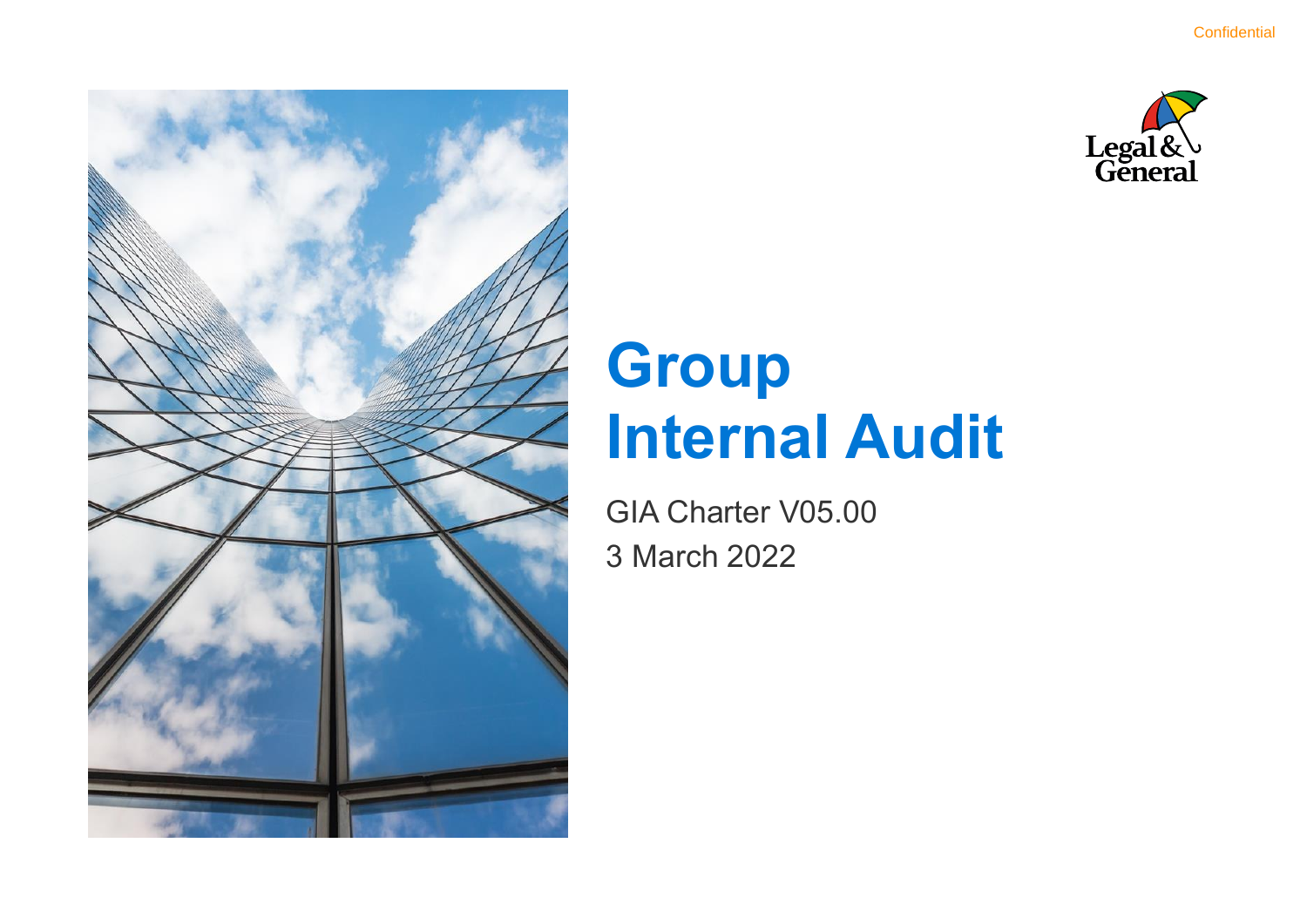### **Introduction**

The Legal & General Group Internal Audit Charter provides a framework within which the Group Internal Audit function (GIA) sets out its objectives, role, responsibilities and principles for its operation. This Charter is compiled with reference to the Chartered Institute of Internal Auditors (CIIA) guidance: Effective Internal Audit in the Financial Services Sector (Third Edition,2021) and the European Confederation of Institutes of Internal Auditing (ECIIA) guidance: Internal Audit in the Insurance Industry (2019).

# **Role and objectives**

The role of GIA is established by the Group Audit Committee (GAC), on behalf of the Board of Directors of Legal & General Group plc (Legal & General).

GIA is an independent and objective assurance and advisory function whose primary role is to support the GAC and Executive Management in the protection of the assets, reputation and sustainability of Legal & General.

GIA also supports Legal & General Executive Management in accomplishing Group objectives by adopting a systematic and disciplined approach to the evaluation and improvement of the design and effectiveness of Legal & General's risk management, control and governance processes.

# **Scope of work**

The scope of GIA's role in Legal & General encompasses, but is not limited to, the examination and evaluation of the adequacy and effectiveness of the governance, risk management, and internal control processes in relation to the Group's defined goals, risk appetite and objectives. There is no aspect of Legal & General from which GIA is restricted incorporating into its scope as it delivers on its mandate. Internal control objectives considered by GIA include:

• effectiveness of design and operation of processes and their actual outcomes, assessed against the Group's established values, ethics, risk appetite and policies;

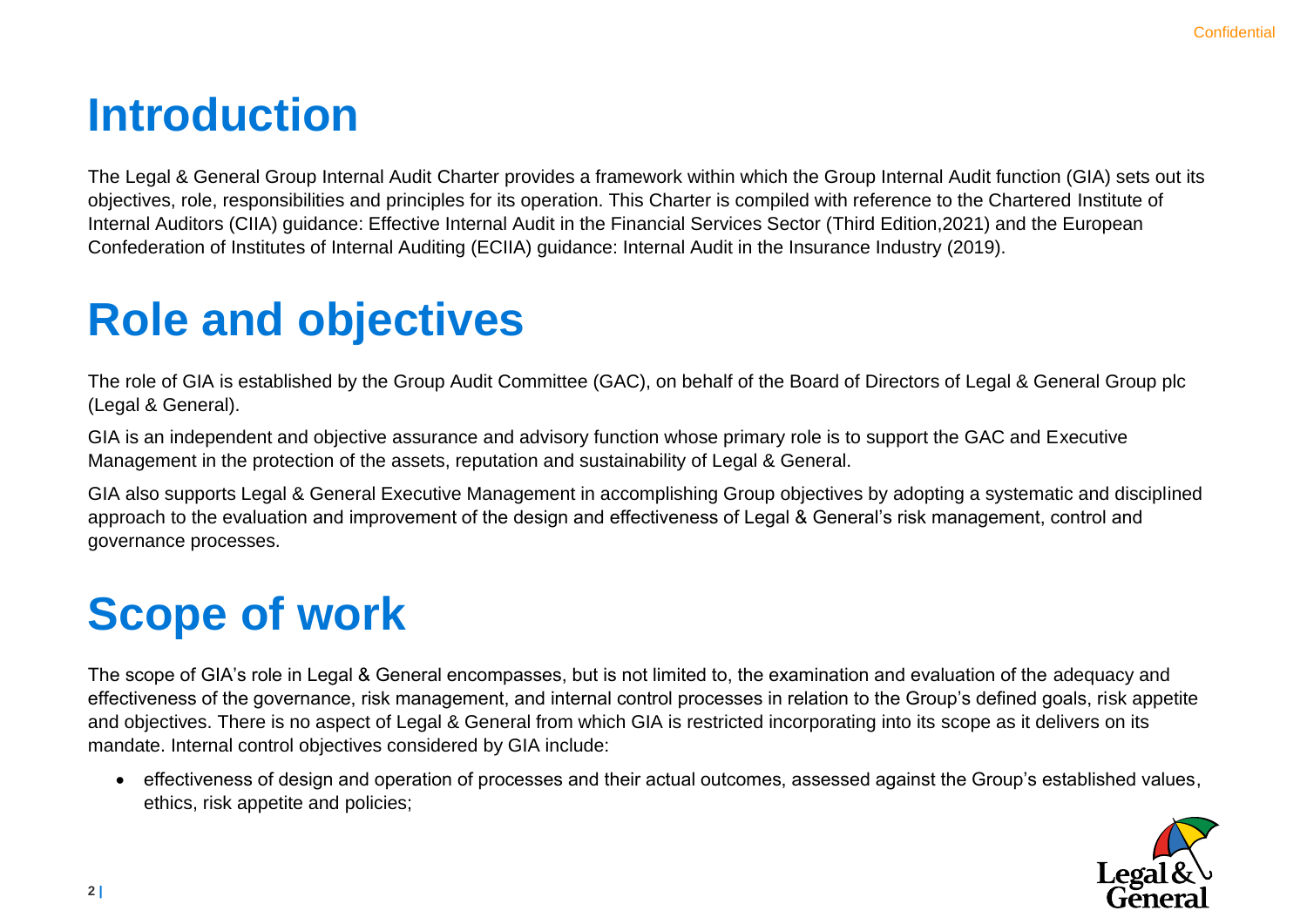- the appropriateness of the organisation's risk and control culture, including the attitude and approach taken by all levels of management to risk management and internal control;
- efficiency of operations, and use of resources;
- compliance with laws and regulations;
- reliability and integrity of management and financial information processes, including the means to identify, measure, classify, and report such information; and
- safeguarding of assets.

GIA is responsible for evaluating Legal & General's processes, including governance and risk management. GIA may also support the Board and Executive Management in providing feedback on the effectiveness of the control environment through attendance at relevant Governance and Risk committees. GIA provides an annual opinion on the control environment, which supports the Board in their related disclosures and duties for their annual report and accounts. In the context of its opinion on the overall control environment, GIA reports to the GAC on whether the organisation's framework for risk appetite is being adhered to across the organisation.

The scope of GIA's activities extends to all legal entities forming part of the Legal & General Group and all of the Group's joint ventures and other business partnerships, outsourcing and reinsurance arrangements. GIA may support Executive Management by performing non-audit services such as consulting, advisory or investigation assignments related to governance, risk management and control, as appropriate. It may also evaluate specific operations, projects or programmes at the request of the Board or Executive Management, or, consistent with its role and objectives, on its own initiative. Such assignments are subject to the approval of the Group Chief Internal Auditor (GCIA) and will only be performed where the assignment does not compromise the independence of GIA and will not cause significant disruption to the scheduled audit plan and there is appropriate skill and capability to undertake the work. The scope of advisory work is expected to include undertaking internal audit activities related to emerging and current corporate events, such as mergers and acquisitions. GIA's work may also include reviewing relevant post-mortem or 'lessons learned' analyses following significant adverse events at an organisation. The role and extent of GIA's involvement in any events will generally be determined as part of the audit planning process or on an ad hoc basis, where required.

Based on its activity, GIA is responsible for reporting significant risk exposures and control issues identified to the GAC and to Executive Management, including fraud risks, governance issues, organisational culture and other matters needed or requested by the GAC.

GIA is responsible for the development of an internal audit plan, with a corresponding delivery timetable and budget. The plan typically details proposed audits over the next twelve months. GIA reviews the plan regularly and advises the GAC of any material alterations to it. Any impact of resource limitations and significant interim changes are communicated promptly to GAC and Senior Management.

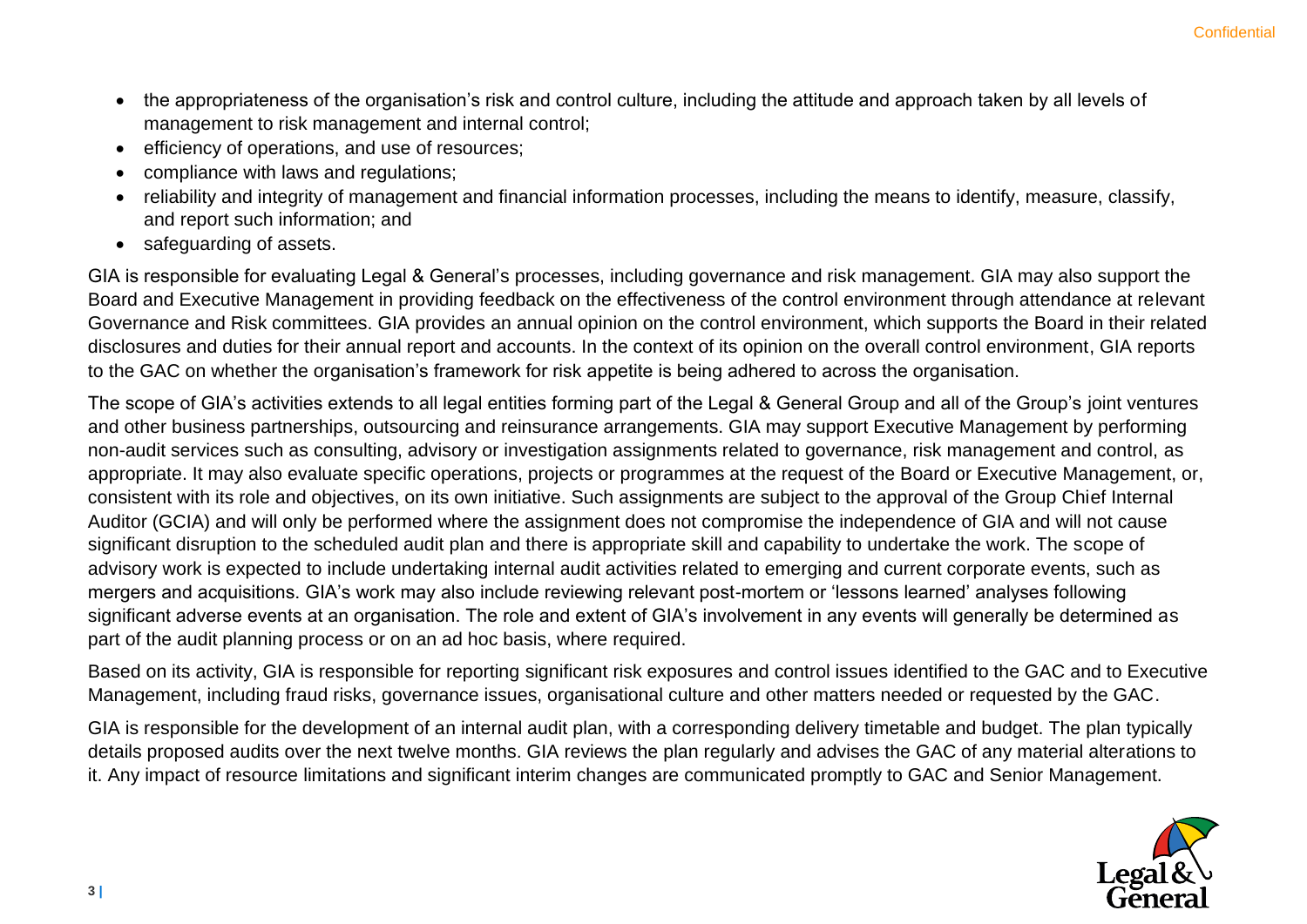The internal audit plan is developed using a risk-based methodology, including input of executive and non-executive Senior Management. Prior to submission to the GAC for approval, the plan is discussed with appropriate Executive and Senior Management. Any significant deviation from the approved internal audit plan is communicated through the activity reporting process.

In setting its scope. GIA takes into account business strategy and forms an independent view of whether the key risks to Legal & General have been identified, including emerging, prudential, conduct, and systemic risks, and assessing how effectively these risks are being managed. GIA forms an assessment not only of the processes followed by the first and second lines of defence in the organisation, but also the quality of their work. GIA's independent view is informed, but not determined, by the views of management and/ or the Risk function. In setting its priorities and deciding where to carry out more detailed work, GIA focuses on the areas where it considers risk to be higher.

GIA makes a risk-based decision as to which areas within its scope are included in the audit plan - it does not necessarily cover all of the potential scope areas every year.

# **Principles of authority**

GIA, under strict accountability for confidentiality and safeguarding records and information, is authorised by the GAC and Executive Management for full, free and unrestricted access to the organisation's records, physical property and human resources, pertinent to its role and objectives. In addition, GIA has free and unrestricted access to the Board. The Group Chief Internal Auditor ('GCIA') has right of attendance at all or part of any of the Group's governance and risk forums or any other forum in the execution of the GIA remit.

The GCIA, a senior position within the Group, reports functionally to the Chair of the GAC. Administratively, the GCIA reports to the Group Chief Executive. The GAC approves the performance evaluation, appointment, or removal of the GCIA and reviews his/ her annual remuneration each year. There is regular communication between the GAC Chair and the GCIA. In addition, the GCIA will also engage in day-to-day communication with Executive Management.

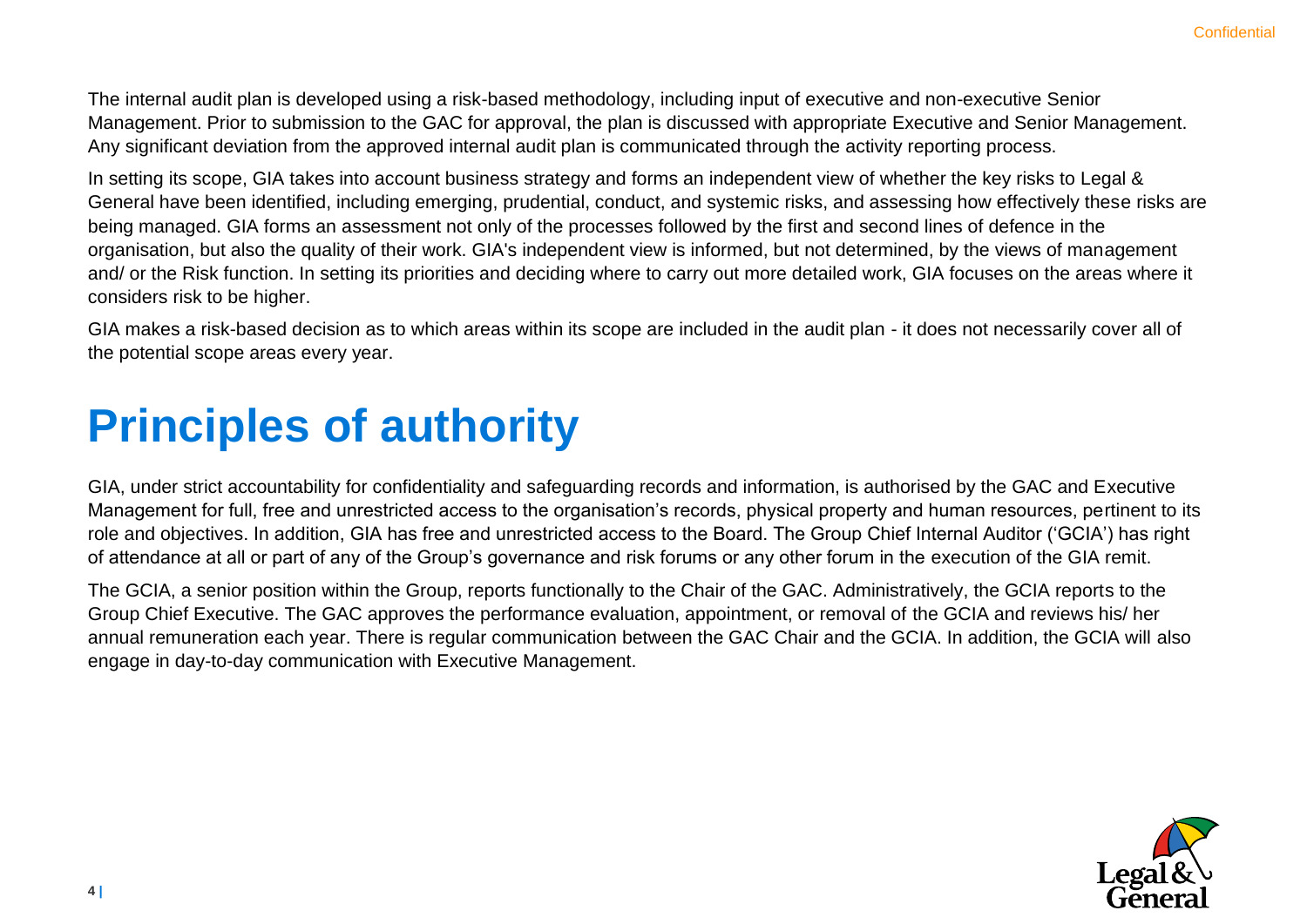### **Professional standards**

The work of GIA adheres to the Institute of Internal Auditors' (IIA) mandatory guidance including the Core Principles and International Standards for the Professional Practice of Internal Auditing; the Definition of Internal Auditing; and the Code of Ethics. The mandatory guidance constitutes principles of the fundamental requirements for the professional practice of internal auditing and for evaluating the effectiveness of the internal audit activity's performance. GIA also adheres to the CIIA guidance: Effective Internal Audit in the Financial Services Sector; and the ECIIA guidance: Internal Audit in the Insurance Industry.

GIA also considers the IIA's Recommended Guidance, Position Papers and other outputs as applicable to guide its work. In addition, GIA adheres to Legal & General policies and procedures and GIA's own vision, objectives and methodology.

The GCIA is responsible for maintaining internal audit quality assurance standards and associated processes. Quality assurance activity is performed by individuals who are independent of the delivery of audits and who have the standing and experience to meaningfully challenge GIA's performance, judgements and opinions. This includes the use of external resources where appropriate.

# **Independence and objectivity**

The internal audit activity remains free from interference by anyone within Legal & General. This includes the choice of business areas to audit, procedures, frequency, timing, or the content of reports. This ensures that GIA can maintain a necessary independent and objective perspective.

Internal auditors have no direct operational responsibility or authority over any of the activities audited. Accordingly, they will not implement internal controls, develop procedures, install systems, prepare records, or engage in any other activity that may impair internal auditors' judgment.

Internal auditors will exhibit the highest level of professional objectivity in gathering, evaluating, and communicating information about the activity or process being examined. Internal auditors will make a balanced assessment of all the relevant circumstances and will not lose their objectivity when forming judgments.

The GCIA confirms to the GAC, at least annually, the organisational independence of internal audit activity.

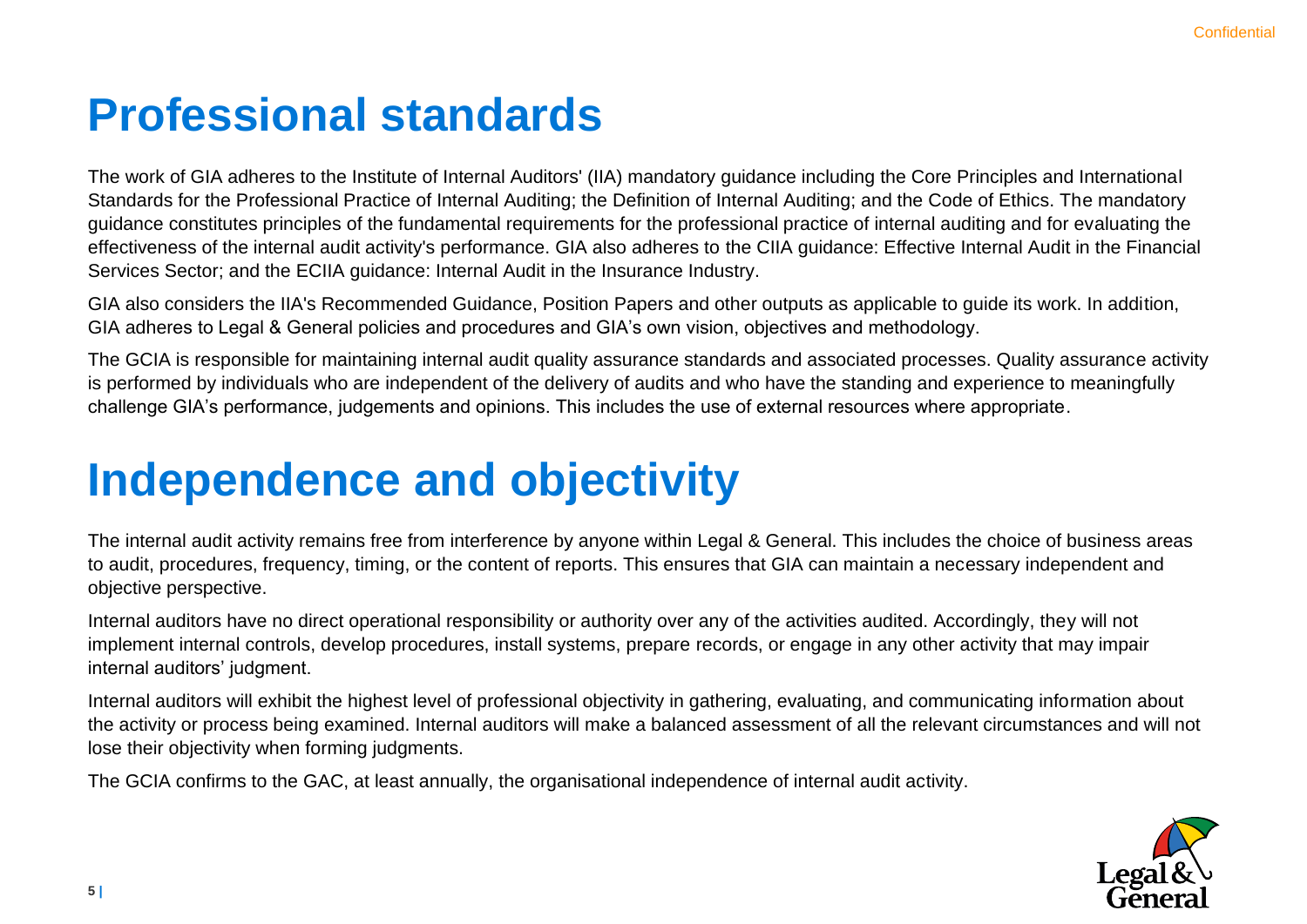## **Operating practices**

#### **Operating practices**

The operating practices for GIA are set out in the GIA Audit Manual. This overarching document details the ways of operating, including consideration of key GIA activities, risk assessment, skills and resources and other core components of a highly effective GIA function.

#### **Coordination with other parties and functions**

GIA regularly communicates and exchanges information with the Group's external auditors and key control functions within the Group as appropriate when determining the level of internal audit activity in any business area.

#### **Relationships with regulators**

GIA establishes and maintains effective relationships with the Group's regulatory authorities.

#### **Reporting and monitoring**

A written Audit Report is issued by the GCIA (or designee) following the conclusion of each audit and is distributed as appropriate. Significant audit reports are communicated to the GAC through the GCIA's Audit Committee reports.

Each Internal Audit Report includes corrective action(s) taken or to be taken in regard to the specific findings and recommendations. Business management is responsible for the remediation of GIA Audit Issues. All significant issues remain open until the business areas in question have provided satisfactory evidence of their remedial actions. GIA may also undertake follow-up audits to ensure appropriate resolution of findings. These reports are provided to Executive and Senior Management as appropriate.

The GCIA is also responsible for providing periodically a self-assessment on the internal audit activity. This reviews GIA's activities against the Audit Charter in terms of the purpose, authority and areas of responsibility. It also reviews performance relative to GIA's plans.

In addition, the GCIA communicates to Senior Management and the GAC on GIA's quality assurance and improvement programme, including results of on-going internal quality assurance assessments and external assessments. The GCIA will commission an external effectiveness review to be conducted at least every five years. The review will include evaluation of GIA's compliance with applicable standards, guidance and codes of practice.

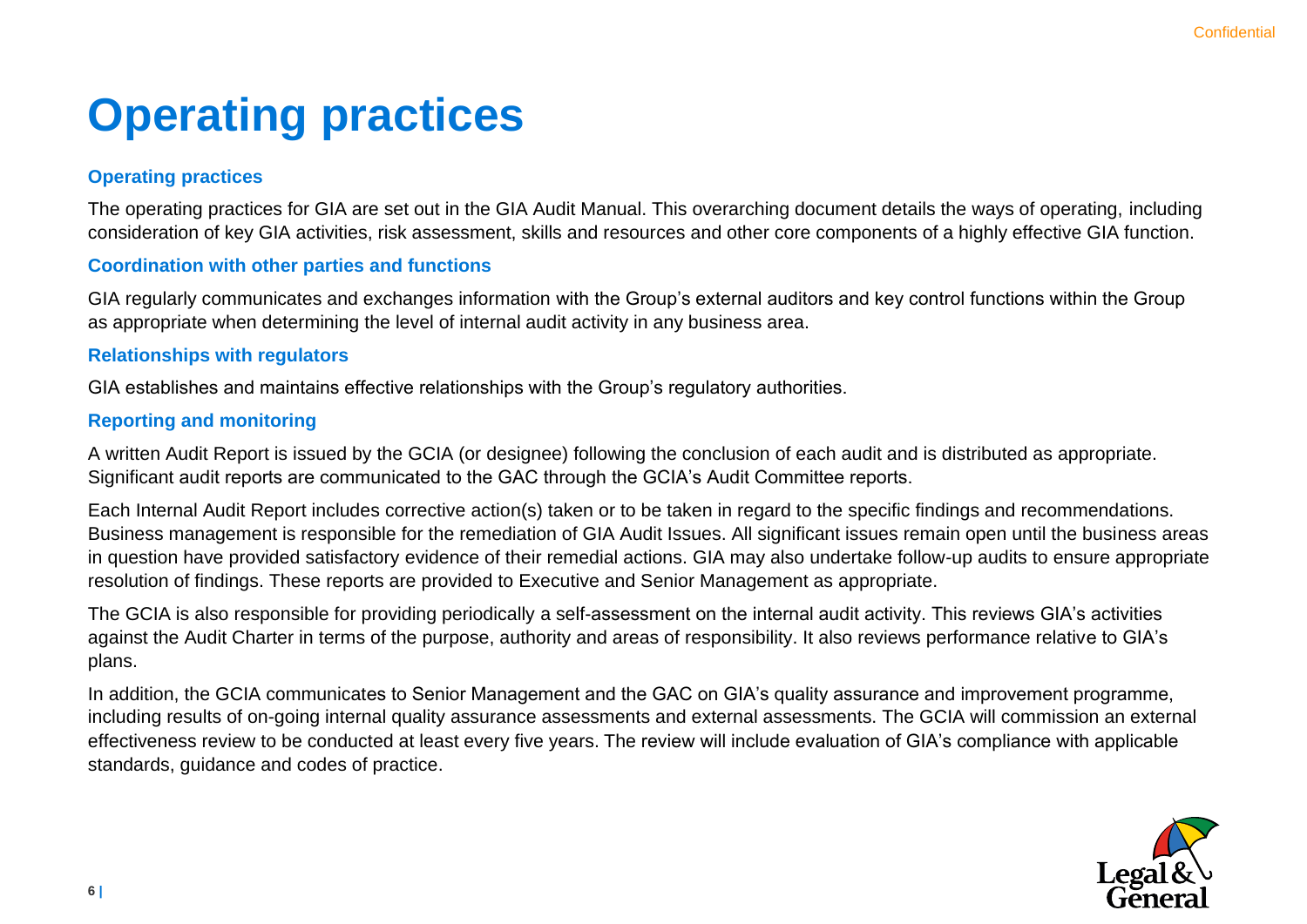#### **Resourcing**

The GCIA is responsible for maintaining a professional GIA staff with sufficient knowledge, skills and experience. In addition to its retained team, GIA may supplement the permanent resources with auditors and subject matter experts from outside the organisation who will adopt the principles of GIA's methodology and standards.

#### **Availability of the Internal Audit Charter**

In line with CIIA guidance, this Charter is publicly available on the Legal & General Internet site.

# **Approval**

#### **Stephen Licence**

Group Chief Internal Auditor **Date: 2 March 2022** 

**Philip Broadley**

Audit Committee Chair **Date: 2 March 2022** 

### **Planned update**

The GCIA will review the Charter and present it to the GAC Chair annually.

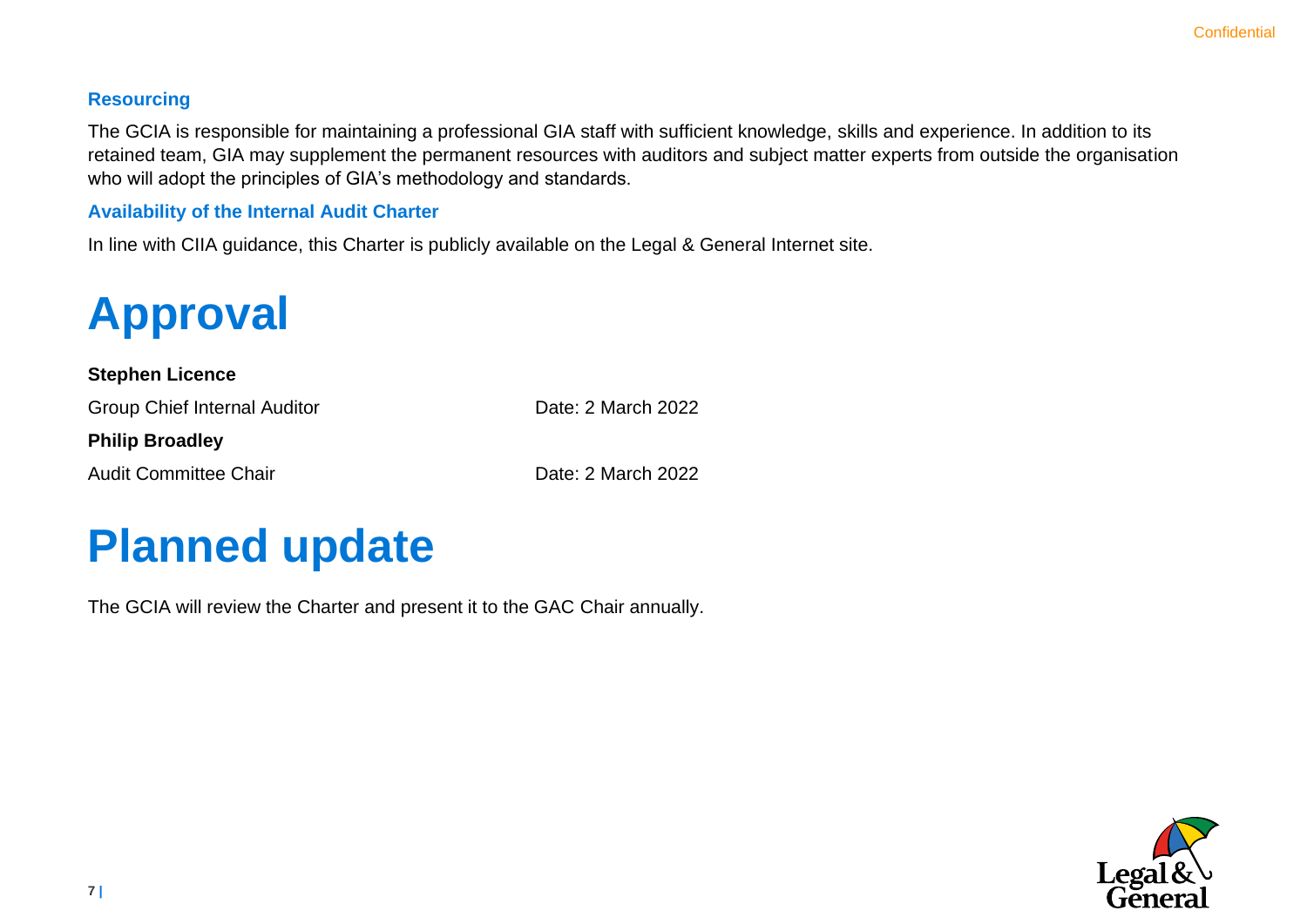### **Version control**

| <b>Version no.</b> | <b>Date</b> | <b>Status</b>                        |                   | <b>Changes made by Change summary</b>                                                                                                                                                                                                                                                                                                                                                                                                                                  |
|--------------------|-------------|--------------------------------------|-------------------|------------------------------------------------------------------------------------------------------------------------------------------------------------------------------------------------------------------------------------------------------------------------------------------------------------------------------------------------------------------------------------------------------------------------------------------------------------------------|
| 1.00               | 20/05/14    | Approved by the GAC                  | Original version  |                                                                                                                                                                                                                                                                                                                                                                                                                                                                        |
| 1.01               | 24/02/15    | Presented to the GAC for<br>approval | <b>Chris Hood</b> | Minor changes and reference updates only                                                                                                                                                                                                                                                                                                                                                                                                                               |
| 1.01               | 24/02/15    | Approved by the GAC                  |                   |                                                                                                                                                                                                                                                                                                                                                                                                                                                                        |
| 1.02               | 24/02/16    | Presented to the GAC for<br>approval | <b>Tim Childs</b> | Clarification added: scope of GIA's activities extends to all<br>legal entities, joint ventures and other business<br>partnerships, outsourcing and reinsurance arrangements<br>Clarification added: GIA coordinates activities with the<br>Group's external auditors and key control functions within<br>the Group<br>Clarification added: GIA establishes and maintains<br>effective relationships with the Group's regulatory<br>authorities<br>Other Minor changes |
| 1.03               | 24/02/16    | Approved by the GAC                  |                   | -                                                                                                                                                                                                                                                                                                                                                                                                                                                                      |
| 1.04               | 01/03/17    | Presented to the GAC for<br>approval | <b>Tim Childs</b> | Updates to the references to IIA Standards following<br>changes made by the IIA in 2016 to its International<br>Professional Practices Framework. Other minor edits.                                                                                                                                                                                                                                                                                                   |
| 1.05               | 01/03/17    | Approved by the GAC                  |                   |                                                                                                                                                                                                                                                                                                                                                                                                                                                                        |

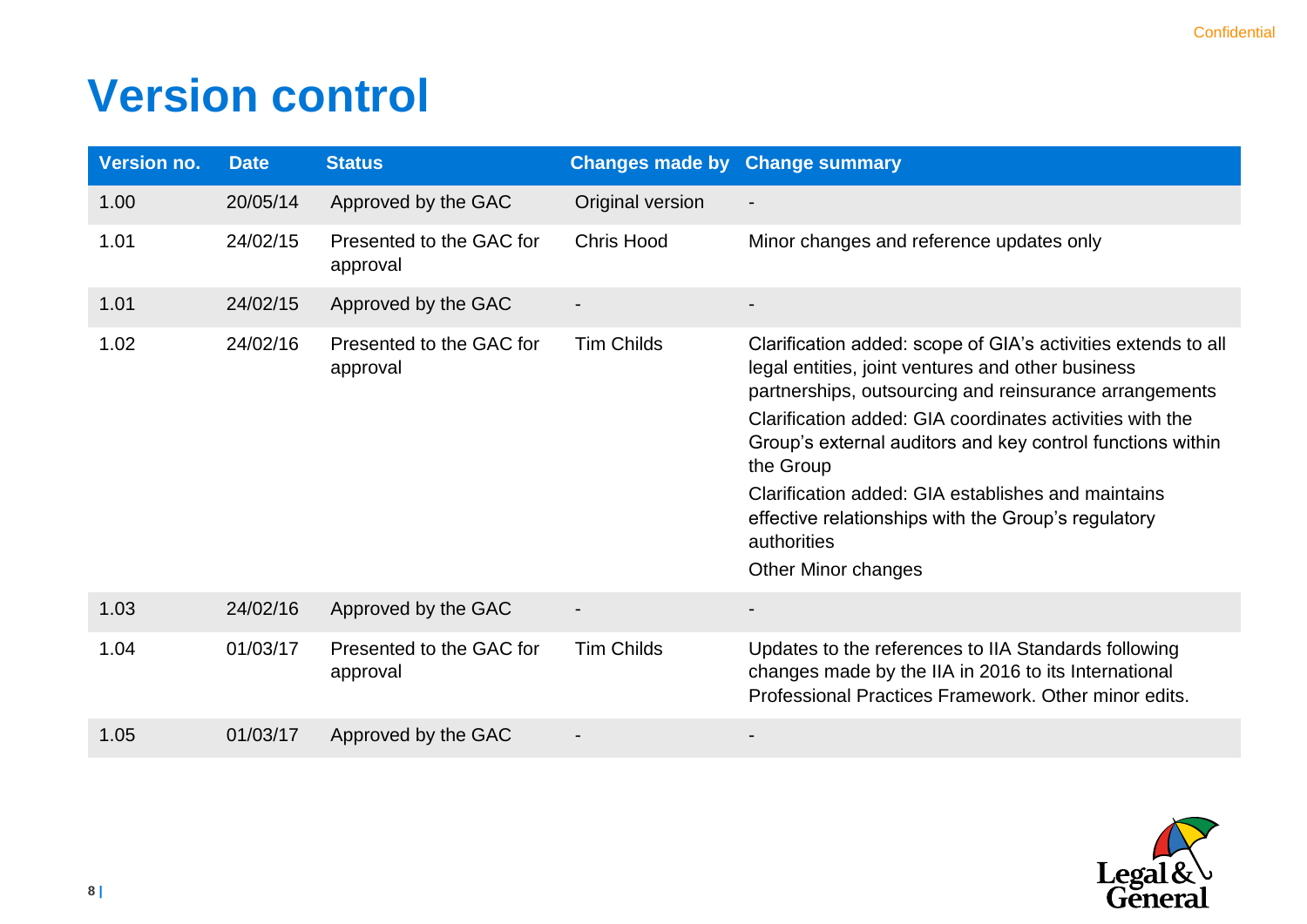| <b>Version no.</b> | <b>Date</b> | <b>Status</b>                        | <b>Changes made by Change summary</b> |                                                                                                                                                                                                                                                                                                                                                                                                                                                                                                                                                                                                                           |
|--------------------|-------------|--------------------------------------|---------------------------------------|---------------------------------------------------------------------------------------------------------------------------------------------------------------------------------------------------------------------------------------------------------------------------------------------------------------------------------------------------------------------------------------------------------------------------------------------------------------------------------------------------------------------------------------------------------------------------------------------------------------------------|
| 1.06               | 27/02/18    | Presented to the GAC for<br>approval | <b>Tim Childs</b>                     | Updates to the scope section to reflect changes in the<br>Second Edition of the CIIA Code (issued September<br>2017). Updates reflect increased emphasis on GIA's role<br>in evaluating whether the organisation's framework for risk<br>appetite is being adhered to across the business; further<br>clarification of GIA's role in assessing the quality of work<br>of first and second lines of defence; further emphasis on<br>the inclusion of risk and control culture in GIA's scope;<br>and the inclusion in GIA's scope of reviews of post-<br>mortem or 'lessons learned' analyses following adverse<br>events. |
| 02.00              | 27/02/18    | Approved by the GAC                  |                                       |                                                                                                                                                                                                                                                                                                                                                                                                                                                                                                                                                                                                                           |
| 02.01              | 27/02/19    | Presented to the GAC for<br>approval | <b>Tim Childs</b>                     | Inclusion of specific reference to Quality Assurance and<br>the independence, standing and challenge exercised by<br>those undertaking this role, which may include external<br>parties.<br>Added clarity on the conditions under which GIA may<br>undertake non-audit assignments.                                                                                                                                                                                                                                                                                                                                       |
| 02.02              | 27/02/19    | Approved by the GAC                  |                                       |                                                                                                                                                                                                                                                                                                                                                                                                                                                                                                                                                                                                                           |
| 02.03              | 18/05/20    | Presented to the GAC for<br>approval | <b>Tim Childs</b>                     | Changes to reflect adoption of 2019 guidance issued by<br>the European Confederation of Institutes of Internal<br>Auditing (ECIIA): Internal Audit in the Insurance Industry<br>Guidance. The changes comprise (i) inclusion of a<br>statement that allows GIA to perform a review of any area<br>consistent with its role and objectives on its own initiative;<br>and (ii) a statement on cooperation with the Group's<br>external auditors.                                                                                                                                                                            |